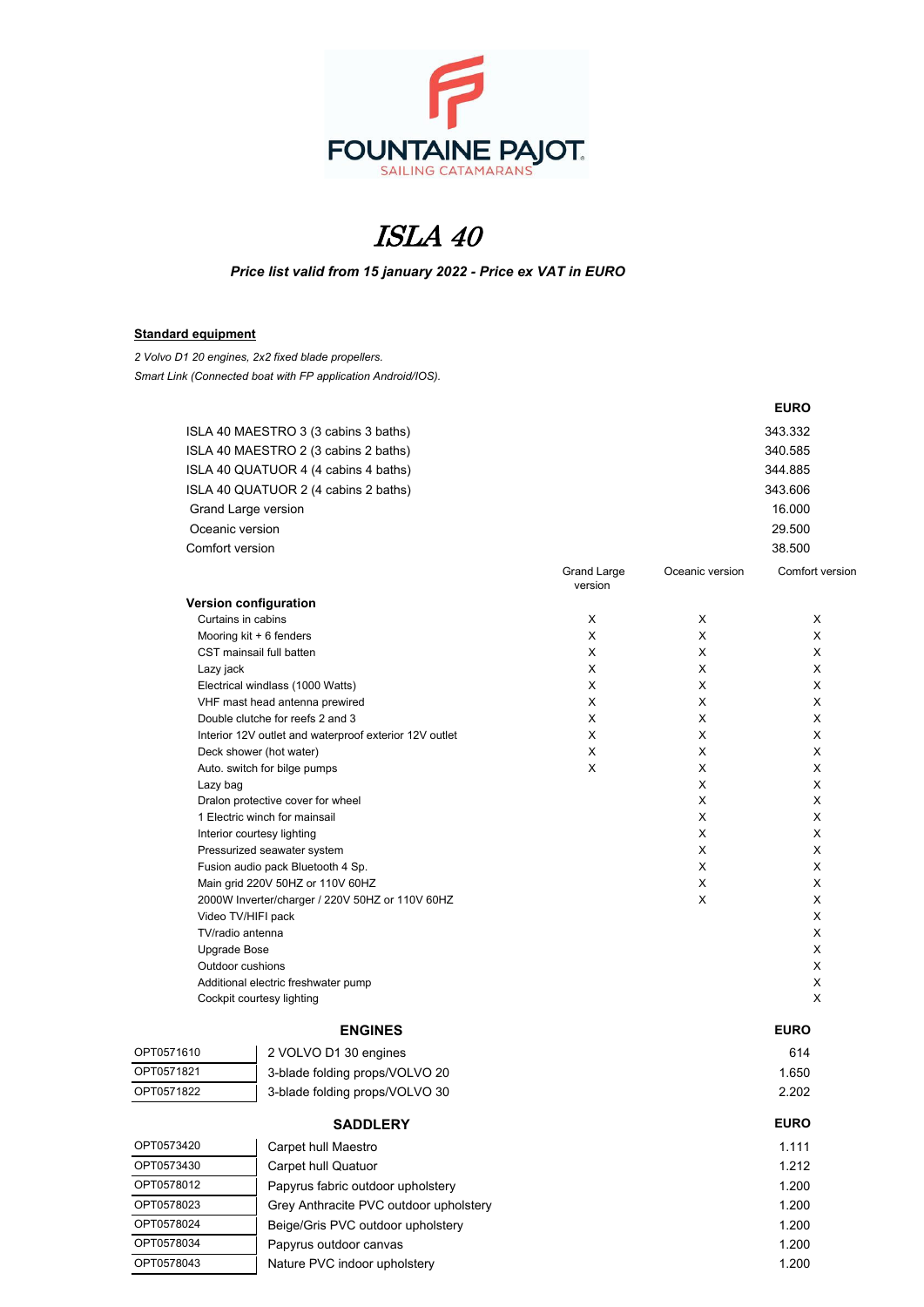| OPT0578044               | Muscade PVC indoor upholstery                                                                                                                         | 1.200          |
|--------------------------|-------------------------------------------------------------------------------------------------------------------------------------------------------|----------------|
| OPT0578059               | Quartz fabric indoor upholstery                                                                                                                       | 1.200          |
| OPT0578057               | Marble fabric indoor upholstery                                                                                                                       | 1.200          |
| OPT0578060               | Ricefabric indoor upholstery                                                                                                                          | 1.200          |
| OPT0578061               | Paraiba fabric indoor upholstery                                                                                                                      | 1.200          |
| OPT0578062               | Tangerine fabric indoor upholstery                                                                                                                    | 1.200          |
|                          | <b>EXTERIOR EQUIPMENT</b>                                                                                                                             | <b>EURO</b>    |
| OPT0572240               | Cockpit tent                                                                                                                                          | 2.705          |
| OPT0572250               | Fabric closing the access to the helm station                                                                                                         | 836            |
| OPT0572270               | Exterior window blinds for saloon                                                                                                                     | 1.165          |
| OPT0572280               | Bimini for helm station                                                                                                                               | 2.292          |
| OPT0572281               | Sun awning on the foredeck saloon                                                                                                                     | 1.568          |
| OPT0572290               | Enclosure for bimini helm station                                                                                                                     | 1.575          |
| OPT0572300               | Polyester cockpit table                                                                                                                               | 800            |
| OPT0572310               | Teak cockpit table extension for 10 persons                                                                                                           | 1,543          |
| OPT0572350               | Outdoor cushions (Incl. Cft)                                                                                                                          | 3.132          |
| OPT0572355               | Outdoor foredeck cushions                                                                                                                             | 1.775          |
| OPT0572510               | Protective strip on both transoms                                                                                                                     | 220            |
| OPT0572700               | 2 bow seats                                                                                                                                           | 1.235          |
| OPT0572710               | 2nd swim ladder                                                                                                                                       | 509            |
| OPT0572830               | Fly exterior decoration                                                                                                                               | 1.467          |
| OPT0572880               | Teak floor transoms/cockpit                                                                                                                           | 10.131         |
| OPT0572890               | Synthetic teak floor transoms and cockpit                                                                                                             | 9.952          |
| OPT0572900               | Additional mooring cleats                                                                                                                             | 269            |
| OPT0573140               | Gas barbecue                                                                                                                                          | 1.490          |
|                          | <b>INTERIOR EQUIPMENT</b>                                                                                                                             | <b>EURO</b>    |
| OPT0573390               |                                                                                                                                                       |                |
| OPT0573470               | Combination locking safe<br>Saloon curtains                                                                                                           | 329<br>2.303   |
| OPT0573550               |                                                                                                                                                       | 1.604          |
| OPT0573611               | Fitting out starboard forepeak (Inc, Maestro version)<br>Synthetic teak floor maestro shower                                                          | 750            |
| OPT0573615               | Handrail in staircase                                                                                                                                 | 380            |
| OPT0573700               | Saloon table convertible into berth                                                                                                                   | 781            |
| OPT0573710               | Diner table in saloon                                                                                                                                 | 432            |
| OPT0573711               | Electrical multifunction table                                                                                                                        | 5.174          |
| OPT0573810               | Beds with slatted base for 4 cabins                                                                                                                   | 1.132          |
| OPT0573820               | Beds with slatted base for 3 cabins                                                                                                                   | 864            |
|                          |                                                                                                                                                       |                |
|                          | <b>ELECTRONIC TV AND HIFI</b>                                                                                                                         | <b>EURO</b>    |
| OPT0576110               | Second VHF AIS helmstation (Req. GARMIN Pack 1, 2 ou 3)                                                                                               | 420            |
| OPT0576211               | GARMIN 1 Smart Cruising: Autopilot, VHF, AIS, GPS 8410, 2*multi GMI20                                                                                 | 13.000         |
| OPT0576221               | GARMIN 2 Smart Cruising: Autopilot, VHF, AIS, 2*GPS 8410, 2*multi GMI2                                                                                | 15.600         |
| OPT0576231               | GARMIN 3 Smart Cruising : Autopilot, VHF, AIS, 2*GPS 8412/8410, 2*multi                                                                               | 16.500         |
| OPT0576295               | Forward scan Garmin PS 51-TH (Req. PACK GARMIN)                                                                                                       | 2.790          |
| OPT0576430               | Radar + support + wiring                                                                                                                              | 3.030          |
| OPT0576460               | Smart Link: camera and sensors                                                                                                                        | 2.200          |
| OPT0576510<br>OPT0576800 | <b>GARMIN</b> autopilot remote                                                                                                                        | 303            |
| OPT0576910               | TV screen (22") multimedia 16/9 with DVD player unit for 1 cabin. (TV syster<br>Video TV/HIFI pack (Req.OPT0576950)(Incl. Cft) (TV system PAL & SECAN | 1.641<br>3.261 |
| OPT0576950               | TV/radio antenna (Incl. Cft)                                                                                                                          | 814            |
| OPT0576980               | Upgrade Bose (Incl. Cft)                                                                                                                              | 1.720          |
| OPT0576990               | WIFI amplifier                                                                                                                                        | 1.538          |
|                          |                                                                                                                                                       |                |
|                          | HOUSEHOLD APPLIANCES AND COMFORT                                                                                                                      | <b>EURO</b>    |
| OPT0573020               | 12V 85L Fridge (Incompatible with OPT0573030)                                                                                                         | 2.095          |
| OPT0573030               | 12V 63 L - 5°C cold Storage (= 23° F) (Incompatible with OPT0573020)                                                                                  | 1.984          |
| OPT0573160               | 220V Microwaves oven (Requires OCE/CFT Version)                                                                                                       | 569            |
| OPT0573170               | Gas oven                                                                                                                                              | 1.197          |
| OPT0573220               | Washing machine 3KG 220V Maestro (Requires OCE/CFT Version)                                                                                           | 2.000          |
| OPT0574160               | 1 Electric head large bowl                                                                                                                            | 1.190          |
| OPT0574161               | One fresh water electric head (Req. OPT0575710)                                                                                                       | 1.200          |
| OPT0574330<br>OPT0575350 | Additional electric freshwater pump (Incl. Cft)                                                                                                       | 574            |
|                          | 12V fan (max. 6)                                                                                                                                      | 164            |